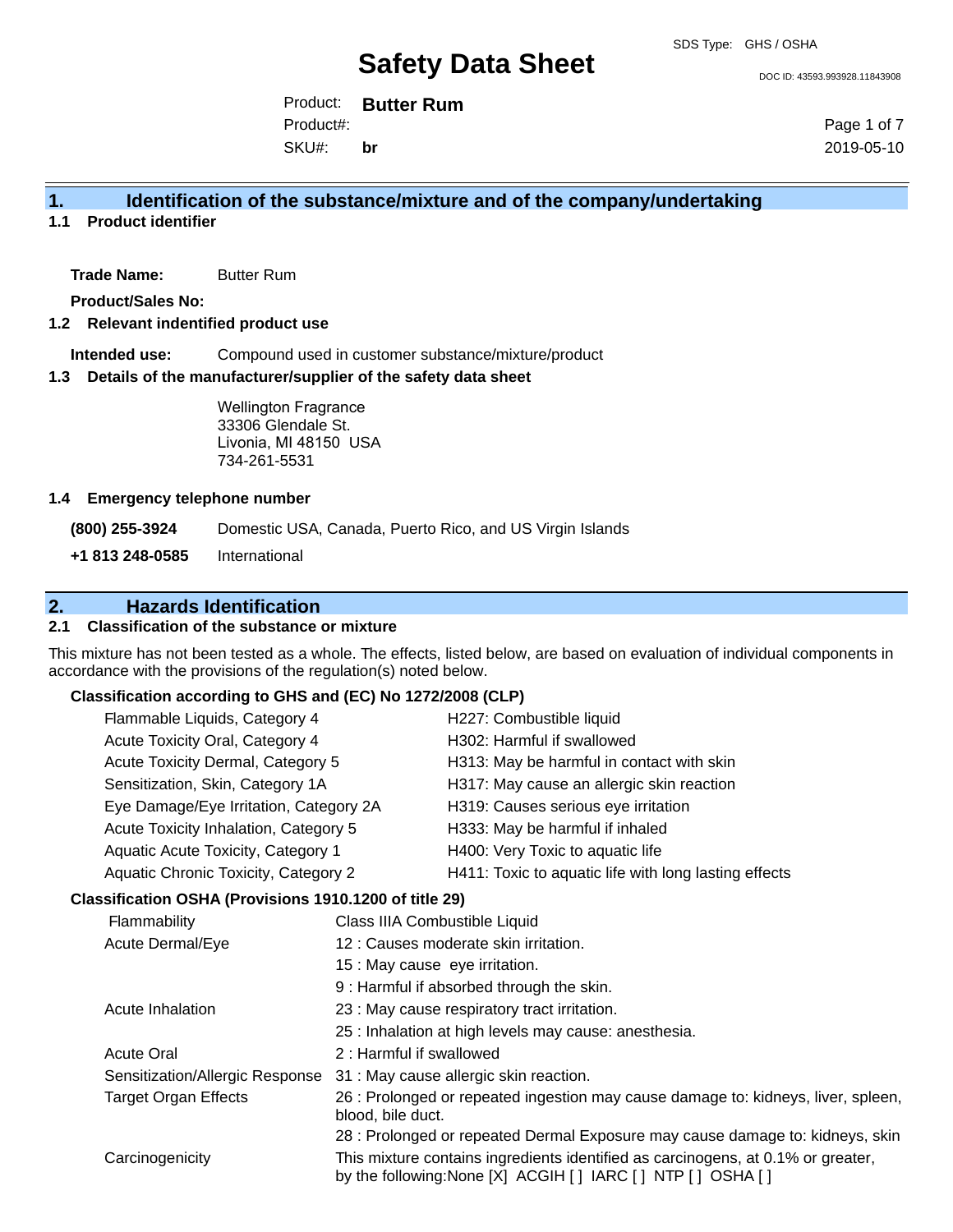DOC ID: 43593.993928.11843908

Product: **Butter Rum** SKU#: Product#: **br**

Page 2 of 7 2019-05-10

#### **2.2 Label elements**

## **Labelling (REGULATION (EC) No 1272/2008)**

## **Hazard pictograms**



## **Signal Word: Warning**

#### **Hazard statments**

| H <sub>22</sub> 7 | Combustible liquid                              |
|-------------------|-------------------------------------------------|
| H302              | Harmful if swallowed                            |
| H313              | May be harmful in contact with skin             |
| H317              | May cause an allergic skin reaction             |
| H319              | Causes serious eye irritation                   |
| H333              | May be harmful if inhaled                       |
| H400              | Very Toxic to aquatic life                      |
| H411              | Toxic to aquatic life with long lasting effects |

#### **Precautionary Statements**

## **Prevention:**

| г гетениоп.          |                                                                                                                                       |
|----------------------|---------------------------------------------------------------------------------------------------------------------------------------|
| P <sub>235</sub>     | Keep cool                                                                                                                             |
| P <sub>264</sub>     | Wash hands thoroughly after handling                                                                                                  |
| P270                 | Do not eat, drink or smoke when using this product                                                                                    |
| P <sub>272</sub>     | Contaminated work clothing should not be allowed out of the workplace                                                                 |
| P <sub>273</sub>     | Avoid release to the environment                                                                                                      |
| Response:            |                                                                                                                                       |
| $P301 + P312 + P330$ | IF SWALLOWED: Call a POISON CENTER or doctor/physician if you feel unwell Rinse<br>mouth                                              |
| $P302 + P352$        | IF ON SKIN: Wash with soap and water                                                                                                  |
| $P304 + P312$        | IF INHALED: Call a POISON CENTER or doctor/physician if you feel unwell                                                               |
| $P305 + P351 + P338$ | IF IN EYES: Rinse cautiously with water for several minutes Remove contact lenses if<br>present and easy to do. continue rinsing      |
| $P333 + P313$        | If skin irritation or a rash occurs: Get medical advice/attention                                                                     |
| $P337 + P313$        | If eye irritation persists: Get medical advice/attention                                                                              |
| P363                 | Wash contaminated clothing before reuse                                                                                               |
| P370 + P378          | In case of fire: Use Carbon dioxide (CO2), Dry chemical, or Foam for extinction. Do not use<br>a direct water jet on burning material |
| P391                 | <b>Collect Spillage</b>                                                                                                               |
|                      |                                                                                                                                       |

## **2.3 Other Hazards**

#### **no data available**

## **3. Composition/Information on Ingredients**

#### **3.1 Mixtures**

This product is a complex mixture of ingredients, which contains among others the following substance(s), presenting a health or environmental hazard within the meaning of the UN Globally Harmonized System of Classification and Labeling of Chemicals (GHS):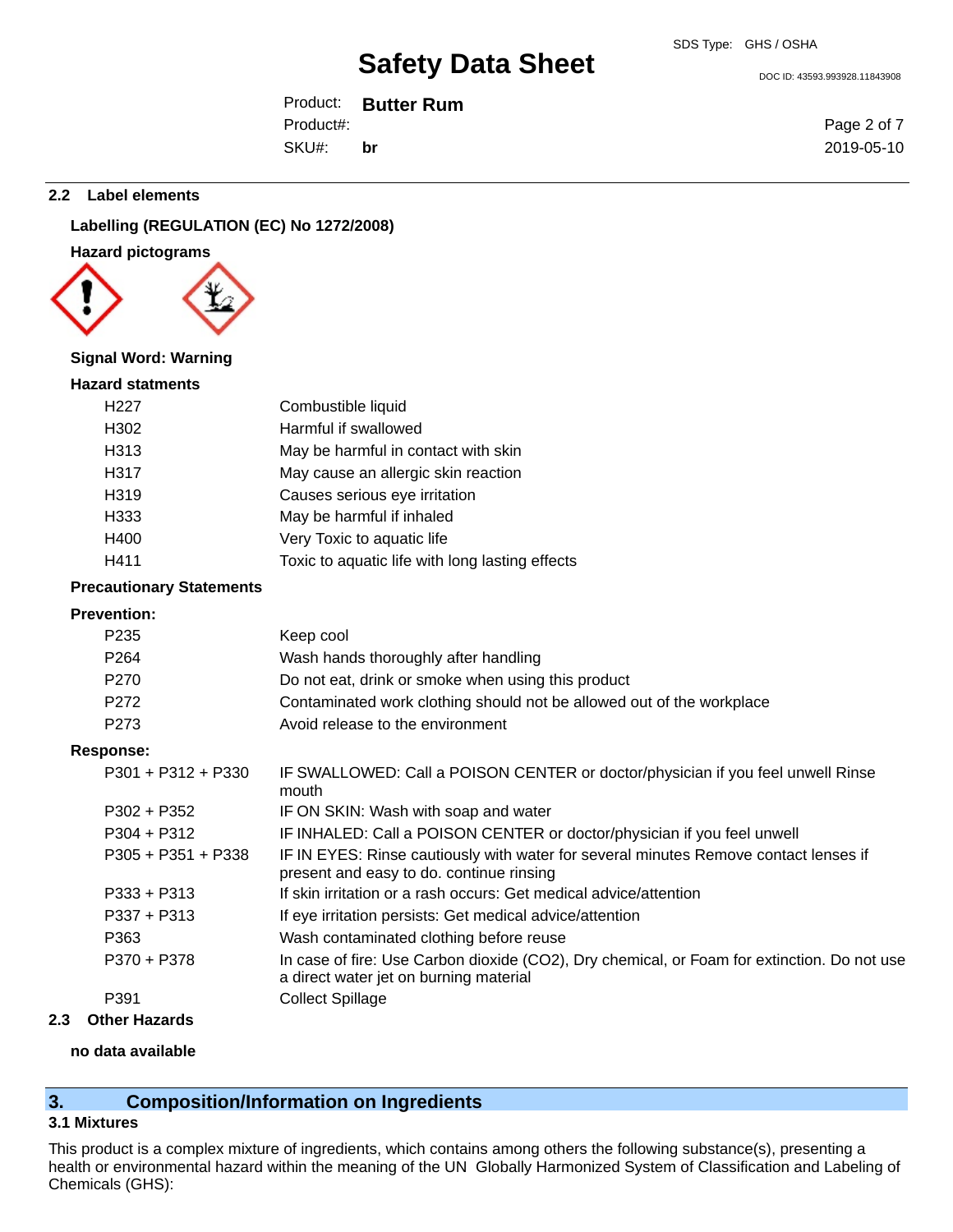## SDS Type: GHS / OSHA

# **Safety Data Sheet**

DOC ID: 43593.993928.11843908

Product: **Butter Rum** SKU#: Product#: **br**

Page 3 of 7 2019-05-10

| CAS#<br>Ingredient                                       | EC#              | Conc.<br>Range | <b>GHS Classification</b>          | <b>OSHA Classification</b> |
|----------------------------------------------------------|------------------|----------------|------------------------------------|----------------------------|
| 120-51-4                                                 | 204-402-9        | 60 - 70 %      | H302; H313; H400; H411             | 28, 3                      |
| <b>Benzyl Benzoate</b>                                   |                  |                |                                    |                            |
| 121-32-4                                                 | 204-464-7        | 10 - 20 %      | H303; H320; H402                   |                            |
| Ethyl vanillin                                           |                  |                |                                    |                            |
| $91 - 64 - 5$                                            | 202-086-7        | $5 - 10%$      | H302; H317; H402                   | 12, 15, 2, 26, 31, 9       |
| Coumarin                                                 |                  |                |                                    |                            |
| $100 - 51 - 6$                                           | 202-859-9        | $2 - 5%$       | H302; H313; H319                   | 11, 15, 23, 25, 31         |
| <b>Benzyl Alcohol</b>                                    |                  |                |                                    |                            |
| 121-33-5                                                 | 204-465-2        | $2 - 5%$       | H303; H319                         | 31                         |
| Vanillin                                                 |                  |                |                                    |                            |
| $105 - 37 - 3$                                           | 203-291-4        | $2 - 5%$       | H <sub>225</sub>                   |                            |
|                                                          | Ethyl propionate |                |                                    |                            |
| $80 - 71 - 7$                                            | 201-303-2        | $2 - 5%$       | H303; H401                         |                            |
| Methylcyclopentenolone                                   |                  |                |                                    |                            |
| $104 - 61 - 0$                                           | 203-219-1        | $2 - 5%$       | H316                               | 12, 15                     |
| gamma-Nonalactone                                        |                  |                |                                    |                            |
| $123 - 11 - 5$                                           | 204-602-6        | $1 - 2%$       | H303; H402; H412                   | 11, 15                     |
| Anisaldehyde                                             |                  |                |                                    |                            |
| $104 - 55 - 2$                                           | 203-213-9        | $0.01 - 0.1\%$ | H303; H312; H315; H317; H319; H401 | 10, 12, 16, 26, 31, 36     |
| Cinnamal                                                 |                  |                |                                    |                            |
| Can Cantina 40 feet ull tout of OUO plannification pages |                  |                |                                    |                            |

See Section 16 for full text of GHS classification codes

Total Hydrocarbon Content (%  $w/w$ ) = 0.00

## **4. First Aid Measures**

## **4.1 Description of first aid measures**

| Inhalation:                                                                                                                          | Remove from exposure site to fresh air and keep at rest.<br>Obtain medical advice.                                   |
|--------------------------------------------------------------------------------------------------------------------------------------|----------------------------------------------------------------------------------------------------------------------|
| Eye Exposure:                                                                                                                        | Flush immediately with water for at least 15 minutes.<br>Contact physician if symptoms persist.                      |
| <b>Skin Exposure:</b>                                                                                                                | Remove contaminated clothes. Wash thoroughly with water (and soap).<br>Contact physician if symptoms persist.        |
| Ingestion:                                                                                                                           | Rinse mouth with water and obtain medical advice.<br>4.2 Most important symptoms and effects, both acute and delayed |
| Symptoms:                                                                                                                            | no data available                                                                                                    |
| Risks:<br>Refer to Section 2.2 "Hazard Statements"<br>4.3 Indication of any immediate medical attention and special treatment needed |                                                                                                                      |
| Treatment:                                                                                                                           | Refer to Section 2.2 "Response"                                                                                      |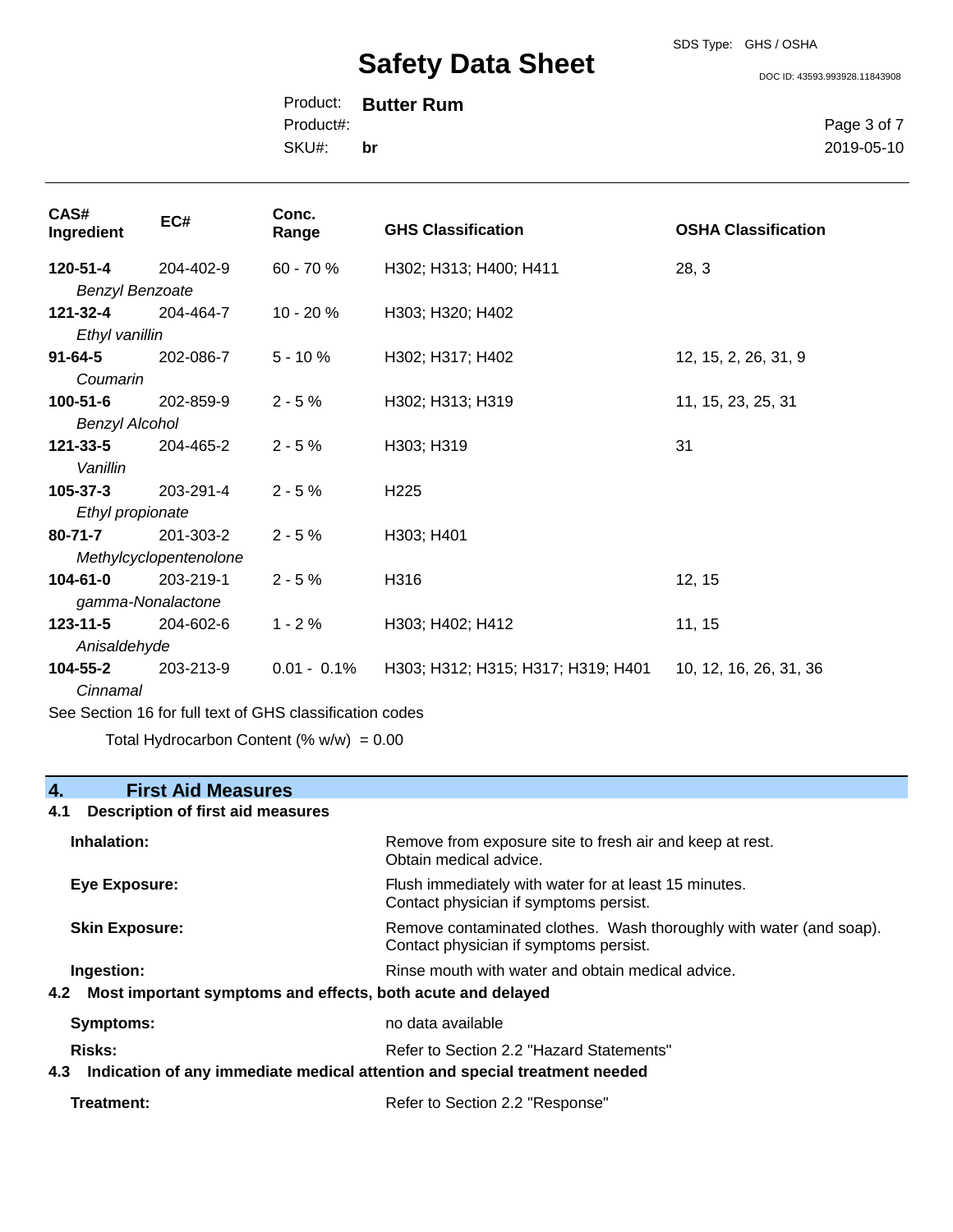SDS Type: GHS / OSHA

#### DOC ID: 43593.993928.11843908

Product: **Butter Rum**

Product#:

SKU#: **br** Page 4 of 7 2019-05-10

| 5 <sub>1</sub><br><b>Fire-Fighting measures</b>              |                                                   |  |
|--------------------------------------------------------------|---------------------------------------------------|--|
| <b>Extinguishing media</b><br>5.1                            |                                                   |  |
| Suitable:                                                    | Carbon dioxide (CO2), Dry chemical, Foam          |  |
| Unsuitable                                                   | Do not use a direct water jet on burning material |  |
| Special hazards arising from the substance or mixture<br>5.2 |                                                   |  |
| During fire fighting:                                        | Water may be ineffective                          |  |
| <b>Advice for firefighters</b><br>5.3                        |                                                   |  |
| <b>Further information:</b>                                  | Standard procedure for chemical fires             |  |
|                                                              |                                                   |  |

#### **6. Accidental Release Measures**

#### **6.1 Personal precautions, protective equipment and emergency procedures**

Avoid inhalation and contact with skin and eyes. A self-contained breathing apparatus is recommended in case of a major spill.

#### **6.2 Environmental precautions**

Keep away from drains, soil, and surface and groundwater.

#### **6.3 Methods and materials for containment and cleaning up**

Clean up spillage promptly. Remove ignition sources. Provide adequate ventilation. Avoid excessive inhalation of vapors. Gross spillages should be contained by use of sand or inert powder and disposed of according to the local regulations.

#### **6.4 Reference to other sections**

Not Applicable

## **7. Handling and Storage**

#### **7.1 Precautions for safe handling**

Apply according to good manufacturing and industrial hygiene practices with proper ventilation. Do not drink, eat or smoke while handling. Respect good personal hygiene.

#### **7.2 Conditions for safe storage, including any incompatibilities**

Store in a cool, dry and ventilated area away from heat sources and protected from light in tightly closed original container. Avoid plastic and uncoated metal container. Keep air contact to a minimum.

#### **7.3 Specific end uses**

No information available

## **8. Exposure Controls/Personal Protection**

#### **8.1 Control parameters**

| <b>Exposure Limits:</b> |  | Contains no substances with occupational exposure limit values |
|-------------------------|--|----------------------------------------------------------------|
|-------------------------|--|----------------------------------------------------------------|

**Engineering Controls:** Use local exhaust as needed.

### **8.2 Exposure controls - Personal protective equipment**

| Eye protection:          | Tightly sealed goggles, face shield, or safety glasses with brow guards and side shields, etc.<br>as may be appropriate for the exposure |
|--------------------------|------------------------------------------------------------------------------------------------------------------------------------------|
| Desminateur musication : | Australian de la belation de conceptature de concert de la belation de la conceptature de la de                                          |

- **Respiratory protection:** Avoid excessive inhalation of concentrated vapors. Apply local ventilation where appropriate.
- **Skin protection:** Avoid Skin contact. Use chemically resistant gloves as needed.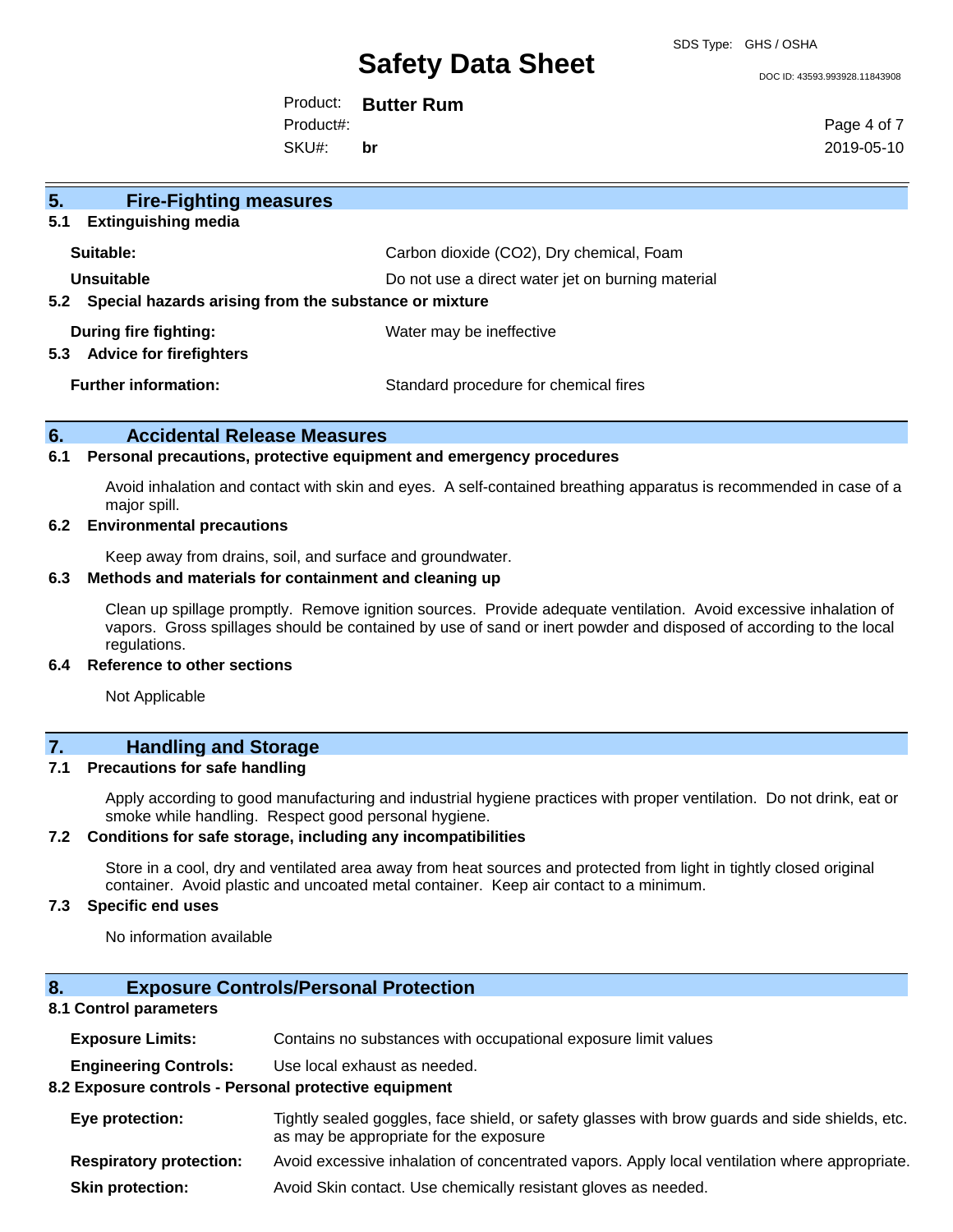DOC ID: 43593.993928.11843908

Product: **Butter Rum** SKU#: Product#: **br**

Page 5 of 7 2019-05-10

### **9. Physical and Chemical Properties**

## **9.1 Information on basic physical and chemical properties**

| Appearance:                  | Liquid                           |
|------------------------------|----------------------------------|
| Odor:                        | Conforms to Standard             |
| Color:                       | Yellow to Greenish Yellow (G3-4) |
| <b>Viscosity:</b>            | Liquid                           |
| <b>Freezing Point:</b>       | Not determined                   |
| <b>Boiling Point:</b>        | Not determined                   |
| <b>Melting Point:</b>        | Not determined                   |
| <b>Flashpoint (CCCFP):</b>   | 150 F (65.56 C)                  |
| <b>Auto flammability:</b>    | Not determined                   |
| <b>Explosive Properties:</b> | None Expected                    |
| <b>Oxidizing properties:</b> | None Expected                    |
| Vapor Pressure (mmHg@20 C):  | 1.1369                           |
| %VOC:                        | 2.8835                           |
| Specific Gravity @ 25 C:     | 1.1230                           |
| Density @ 25 C:              | 1.1200                           |
| Refractive Index @ 20 C:     | 1.5630                           |
| Soluble in:                  | Oil                              |

## **10. Stability and Reactivity**

| 10.1 Reactivity                         | None                                               |
|-----------------------------------------|----------------------------------------------------|
| <b>10.2 Chemical stability</b>          | Stable                                             |
| 10.3 Possibility of hazardous reactions | None known                                         |
| <b>10.4 Conditions to avoid</b>         | None known                                         |
| 10.5 Incompatible materials             | Strong oxidizing agents, strong acids, and alkalis |
| 10.6 Hazardous decomposition products   | None known                                         |

## **11. Toxicological Information**

#### **11.1 Toxicological Effects**

Acute Toxicity Estimates (ATEs) based on the individual Ingredient Toxicity Data utilizing the "Additivity Formula"

| Acute toxicity - Oral - (Rat) mg/kg          | (LD50: 1,531.05) Harmful if swallowed                    |
|----------------------------------------------|----------------------------------------------------------|
| Acute toxicity - Dermal - (Rabbit) mg/kg     | (LD50: 2,068.75) May be harmful in contact with skin     |
| Acute toxicity - Inhalation - (Rat) mg/L/4hr | (LC50: 108.66) May be harmful if inhaled                 |
| <b>Skin corrosion / irritation</b>           | Not classified - the classification criteria are not met |
| Serious eye damage / irritation              | Causes serious eye irritation                            |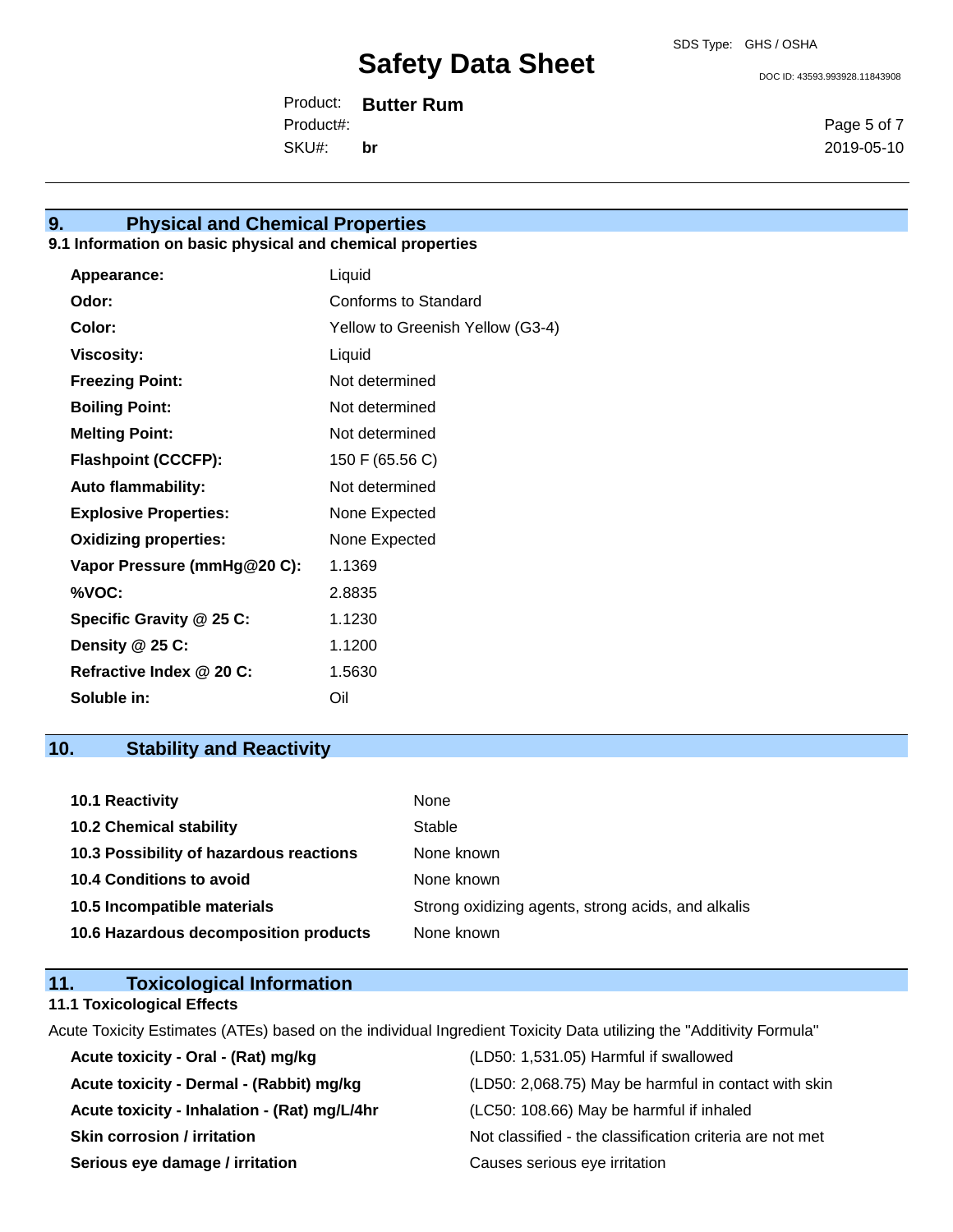DOC ID: 43593.993928.11843908

Product: **Butter Rum** SKU#: Product#: **br**

Page 6 of 7 2019-05-10

| <b>Respiratory sensitization</b>                   | Not classified - the classification criteria are not met |
|----------------------------------------------------|----------------------------------------------------------|
| <b>Skin sensitization</b>                          | May cause an allergic skin reaction                      |
| <b>Germ cell mutagenicity</b>                      | Not classified - the classification criteria are not met |
| Carcinogenicity                                    | Not classified - the classification criteria are not met |
| <b>Reproductive toxicity</b>                       | Not classified - the classification criteria are not met |
| Specific target organ toxicity - single exposure   | Not classified - the classification criteria are not met |
| Specific target organ toxicity - repeated exposure | Not classified - the classification criteria are not met |
| <b>Aspiration hazard</b>                           | Not classified - the classification criteria are not met |

| 12.                  | <b>Ecological Information</b> |
|----------------------|-------------------------------|
| <b>12.1 Toxicity</b> |                               |

| <b>Acute acquatic toxicity</b>     | Very Toxic to aquatic life                      |
|------------------------------------|-------------------------------------------------|
| <b>Chronic acquatic toxicity</b>   | Toxic to aquatic life with long lasting effects |
| <b>Toxicity Data on soil</b>       | no data available                               |
| <b>Toxicity on other organisms</b> | no data available                               |
|                                    |                                                 |
| 12.2 Persistence and degradability | no data available                               |
| 12.3 Bioaccumulative potential     | no data available                               |
| 12.4 Mobility in soil              | no data available                               |
| 12.5 Other adverse effects         | no data available                               |

#### **13. Disposal Conditions**

#### **13.1 Waste treatment methods**

Do not allow product to reach sewage systems. Dispose of in accordance with all local and national regulations. Send to a licensed waste management company.The product should not be allowed to enter drains, water courses or the soil. Do not contaminate ponds, waterways or ditches with chemical or used container.

## **14. Transport Information**

| <b>Regulator</b>                                   |            | <b>Class</b> | <b>Pack Group</b>                   | <b>Sub Risk</b> | UN-nr. |
|----------------------------------------------------|------------|--------------|-------------------------------------|-----------------|--------|
| U.S. DOT (Non-Bulk)                                |            |              | Not Regulated - Not Dangerous Goods |                 |        |
| <b>Chemicals NOI</b>                               |            |              |                                     |                 |        |
| <b>ADR/RID (International Road/Rail)</b>           |            |              |                                     |                 |        |
| <b>Environmentally Hazardous</b><br>Liquid, n.o.s. | Substance. | 9            | Ш                                   |                 | UN3082 |
| <b>IATA (Air Cargo)</b>                            |            |              |                                     |                 |        |
| <b>Environmentally Hazardous</b><br>Liquid, n.o.s. | Substance. | 9            | Ш                                   |                 | UN3082 |
| <b>IMDG (Sea)</b>                                  |            |              |                                     |                 |        |
| <b>Environmentally Hazardous</b><br>Liquid, n.o.s. | Substance. | 9            | Ш                                   |                 | UN3082 |